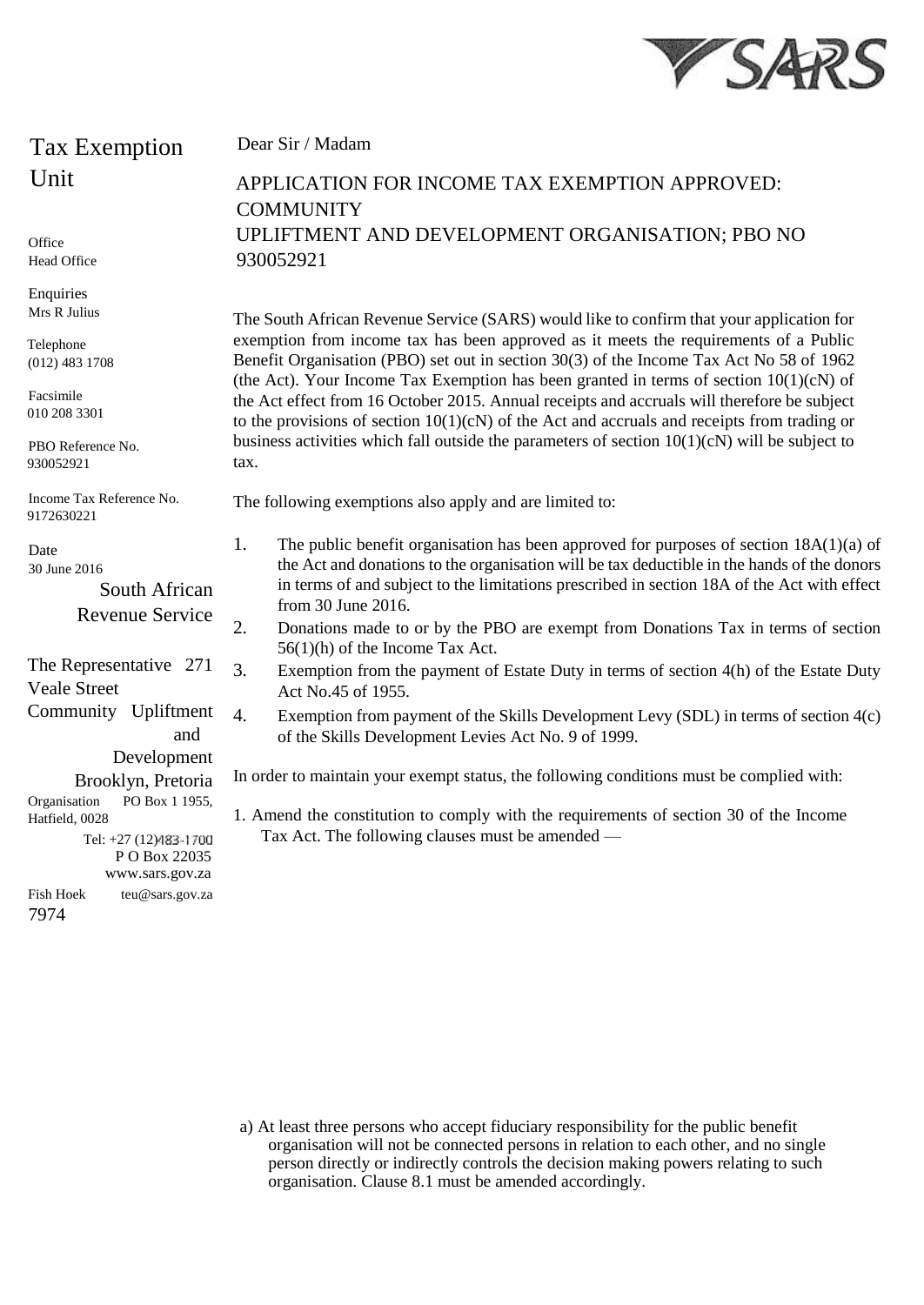- 2. The following additional clauses must be added to state that -
- b) The activities of the organisation are carried on in a non-profit manner and with an altruistic or philanthropic intent.
- c) The funds of the public benefit organisation will be used solely for the objects for which it was established.
- d) The public benefit organisation will not be a party to, or does not knowingly permit, or has not knowingly permitted, itself to be used as part of any transaction, operation or scheme of which the sole or main purpose is the reduction, postponement or avoidance of liability for any tax, duty or levy which, but for such transaction, operation or scheme, would have been or would have become payable by any person under this Act or any other Act administered by the Commissioner;
- e) No resources will be used, directly or indirectly, to support advance or oppose any political party.
- f) No remuneration will be paid to any employee, office bearer, member or other person which is excessive, having regard to what is generally considered reasonable in the sector and in relation to the service rendered and has not and will not economically benefit any person in a manner which is not consistent with its objects.
- g) No donation will be accepted which is revocable at the instance of the donor for reasons other than a material failure to conform to the designated purposes and conditions of such donation, including any misrepresentation with regard to the tax deductibility thereof in terms of section 18A: Provided that a donor (other than a donor which is an approved public benefit organisation or an institution, board or body which is exempt from tax in terms of section  $10(1)(cA)(i)$ , which has as its sole or principal object the carrying on of any public benefit activity) may not impose any conditions which could enable such donor or any connected person in relation to such donor to derive some direct or indirect benefit from the application of such donation.
- h) A copy of all amendments to the constitution will be submitted to the Commissioner for the South African Revenue Service.

A copy of the amended constitution incorporating the above must be submitted to this office within 12 months by:

- Scanning and emailing the document to teu@sars.gov.za or
- Posting these to: PO Box 11955, Hatfield, 0028.
- 3. When issuing a tax deductible receipt it must include the following information:
	- a) The reference number (the PBO number quoted on this letter).
	- b) The date of the receipt of the donation.
	- c) The name and address of the organisation issuing the receipt to which enquiries may be directed.
	- d) The name and address of the donor.
	- The amount or nature of the donation if not in cash.e.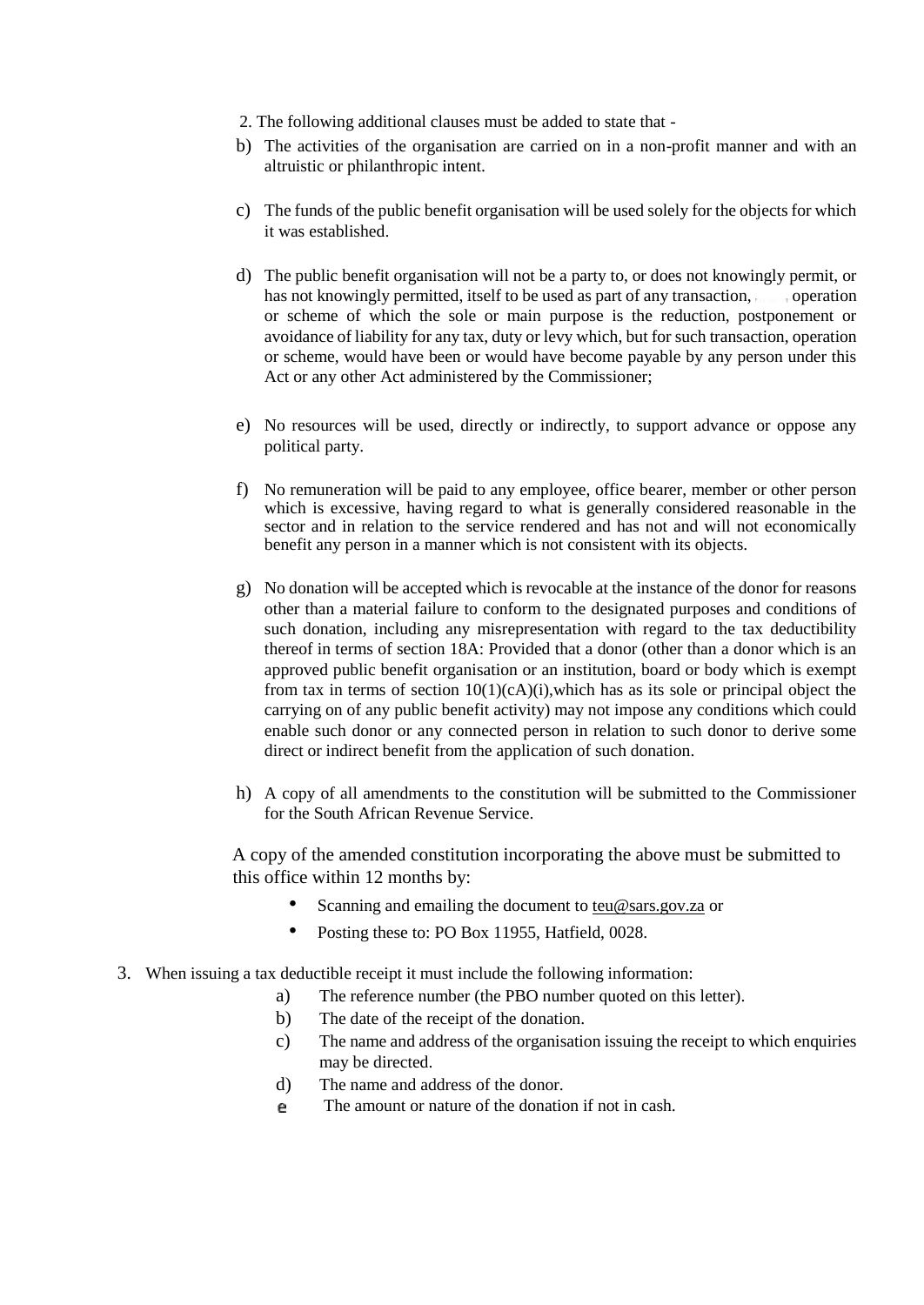- f) Certification that the receipt is issued for the purpose of section 18A and that the donation will be used exclusively for the activities which are approved for section 18A purposes.
- g) The receipt must be issued in the year when the donation is received by the organisation approved for purposes of section 18A.
- 4. Submit an annual Income Tax Return (IT12El) by the due date via SARS eFiling or manually. Your IT12El can be obtained by o Registering online at www.sarsefiling.co.za to access, request and submit the IT12El electronically o Calling the SARS Contact Centre on 0800 OO SARS (7277) o Requesting an IT12El by contacting the TEU on teu@sars.gov.za or calling (012) 483 1700 o Requesting an IT12El by visiting your local SARS branch.
- 5. Furthermore, given the S18A approval granted, you must submit with your annual tax return, audit certificate stating that 18A funds for which 18A certificate were issued are utilised for 18A activities and supporting documentation which include the full particulars of all the receipts issued in respect of deductible donations and how these funds were spent.
- 6. Tax deductible receipts may only be issued for bona fide donations. Refer to Annexure A for more information in this regard.
- 7. The exemption approval as contained in this letter is subject to review on an annual basis by the TEU upon receipt of annual income tax return and S18A supporting documentation.
- 8. SARS must be informed in writing within 21 days of any change in registered particulars (e.g. Representative, change of name, address, trustee details, office bearers, etc.).

For further information or assistance, email your query to teu@sars.gov.za, visit the SARS website www.sars.gov.za, call the TEU on 012 483 1700 or visit the TEU offices. Kindly ensure that you have your ID and tax reference number on hand to enable SARS to assist you.

Sincerely

R Julius Tax Exemption Unit ISSUED ON BEHALF OF THE COMMISSIONER FOR THE SOUTH AFRICAN REVENUE SERVICE Annexure A: Information pertaining to S18A donations